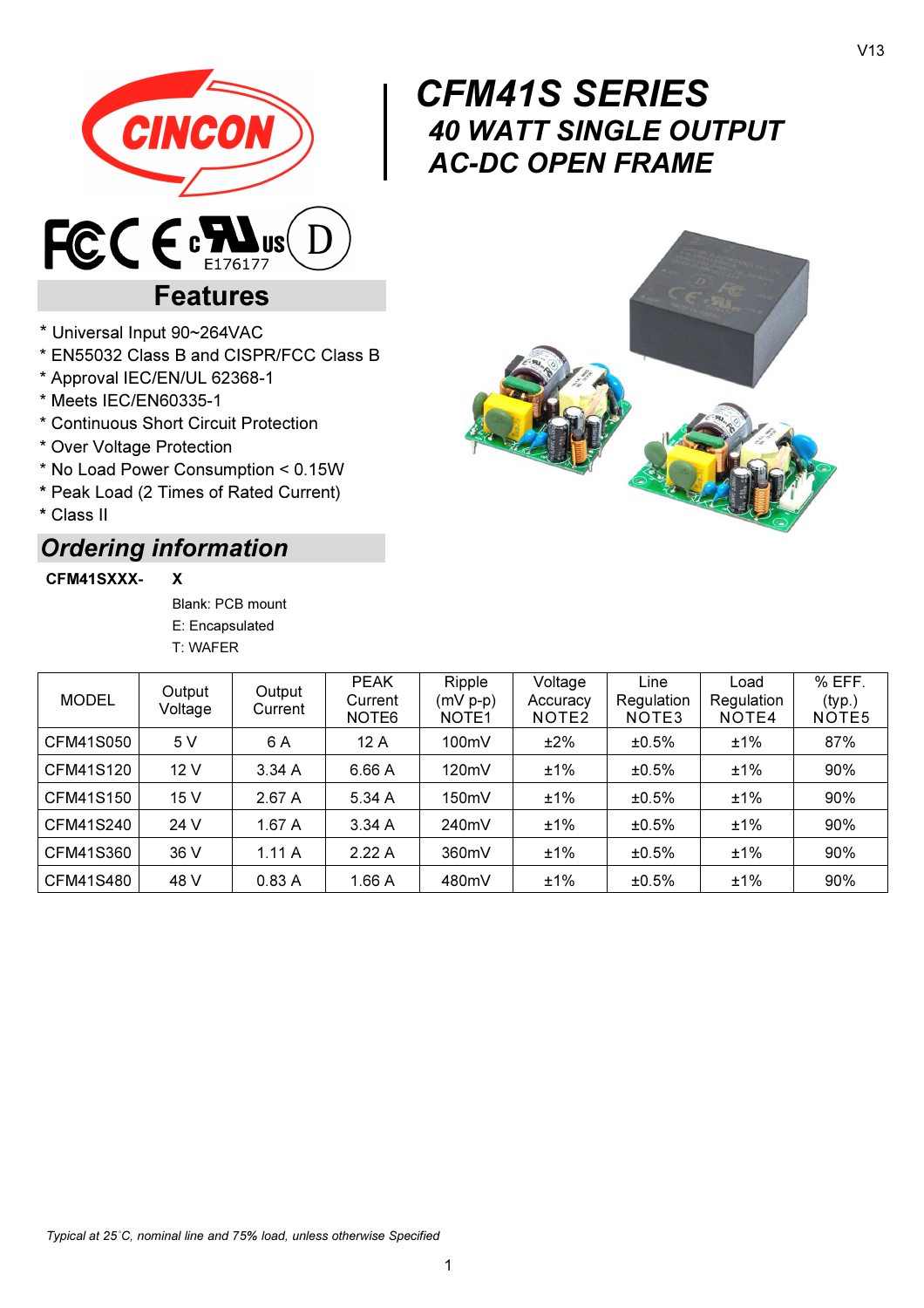#### INPUT SPECIFICATIONS:

|                               | 120~370Vdc |
|-------------------------------|------------|
|                               |            |
|                               |            |
|                               |            |
|                               |            |
| <b>OUTPUT SPECIFICATIONS:</b> |            |

| Over Voltage Protection  TVS Component to Clamp |
|-------------------------------------------------|
|                                                 |
|                                                 |

### GENERAL SPECIFICATIONS:

|                             |                                                      | Rated        |
|-----------------------------|------------------------------------------------------|--------------|
|                             |                                                      |              |
|                             |                                                      |              |
|                             |                                                      |              |
|                             |                                                      |              |
|                             | MTBF  MIL-HDBK-217F, GB, 25°C/115VAC  350Khrs min    |              |
|                             |                                                      | <b>NOTE:</b> |
|                             |                                                      | 1. Voltage   |
|                             |                                                      | 2. Add a 0   |
|                             | -E: $2.14x2.14x1.043$ inches $(54.37x54.37x26.5$ mm) | ripple&n     |
|                             | -T: 2.70x2.00x0.941 inches (68.58x50.80x23.9 mm)     | 3. Line regi |
|                             |                                                      | 4. Load re   |
| <b>SAFETY AND EMISSION:</b> |                                                      | 5. Typical   |

Emission and Immunity ………… EN55032 Class B, FCC Part 15 Class B 6. PL (peak load function) Lasting time < 10 seconds with a maximum 10%

### Mechanical Specification



#### -Vout +Vout PIN CONNECTION  $\overline{1}$ 2 3 4 5 6 **Function** ACL **ACN** Pin B<sub>C</sub>  $BC+$

## Specifications CFM41S Series De-rating Curve

#### CFM41SXXX、CFM41SXXX-E



- 1. Voltage accuracy is set of 100% rated load.
- 2. Add a 0.1uF ceramic capacitor and a 10uF E.L. capacitor to output for ripple&noise measuring @20MHz BW.
- 3. Line regulation is measured from high line to low line with full load
- 4. Load regulation is measured from 10% to 100% full load.
- 5. Typical efficiency at 230VAC and full load at 25℃
- EN61000-3-2, EN61000-3-3, EN61000-6-1, EN61000-6-2 duty cycle and must add external 68uF / 400V capacitor to BC+ & BC-.
- EN61000-6-3, EN61000-6-4, EN55024, EN61204-3 7. CFM41SXXX-T input and output connectors (CN1 and CN2) wafer with Safety ……………………………………..…..... Class II, IEC/EN/UL62368-1 TAIWAN KING PIN TERMINAL PVHI series and mate with JST housing VHR series or equivalent.